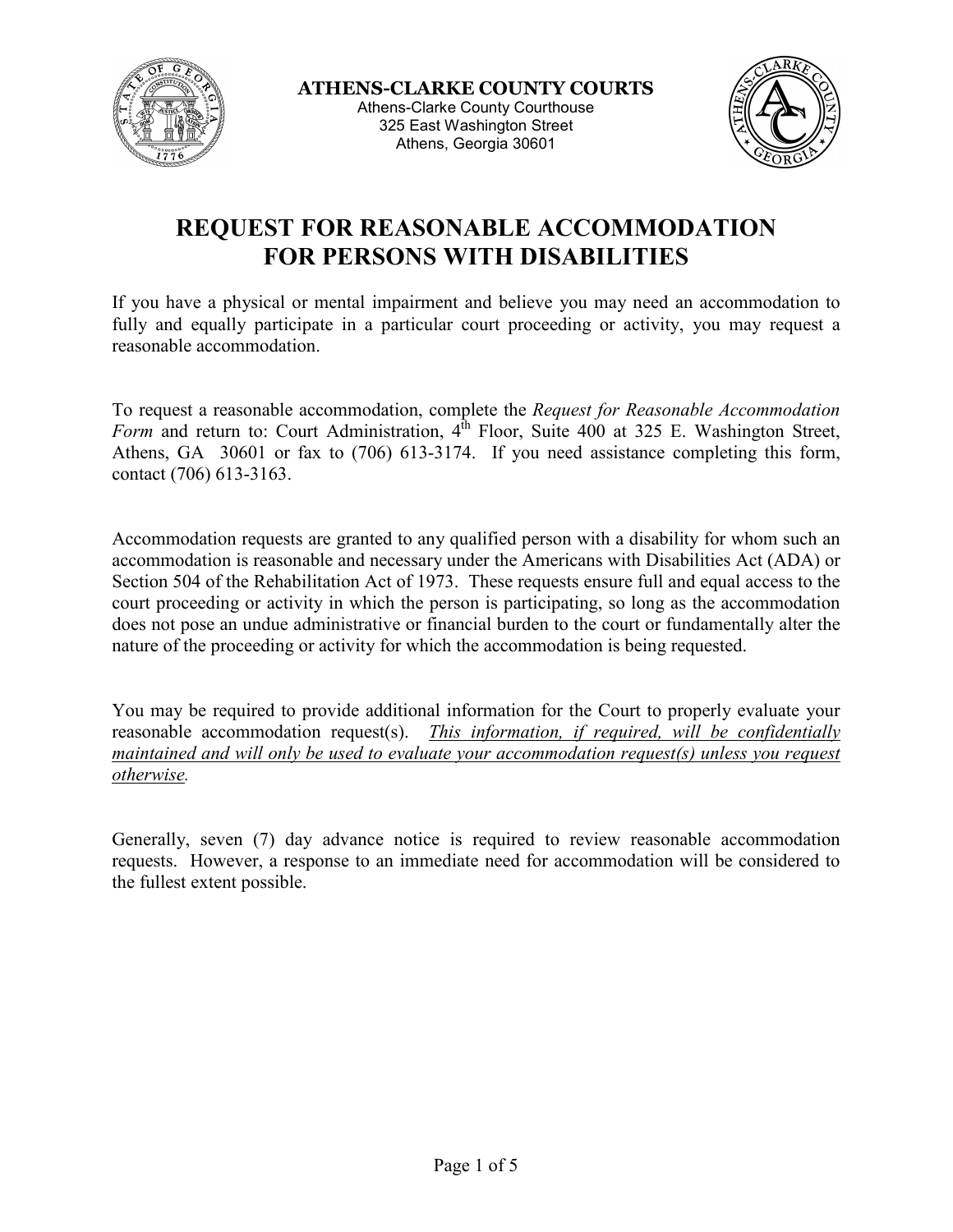### REQUEST FOR REASONABLE ACCOMMODATION

Please complete this form and return to: Court Administration,  $4^{th}$  Floor, Suite 400 at 325 E. Washington Street Athens, GA 30601 or fax to (706) 613-3174. If you need assistance in completing this form, please contact Court Administration at (706) 613-3163.

| Name:                                                                          |                            |
|--------------------------------------------------------------------------------|----------------------------|
| Address:                                                                       |                            |
|                                                                                |                            |
| Telephone No:                                                                  |                            |
| Cell No.:                                                                      |                            |
| Fax No:                                                                        |                            |
| E-mail:                                                                        |                            |
| I will participating in a court proceeding/activity in the following:          |                            |
| Municipal Court                                                                | Magistrate Court           |
| Juvenile Court                                                                 | Probate Court              |
| <b>State Court</b>                                                             | <b>Superior Court</b>      |
| Grand Jury                                                                     | Other:                     |
| The court proceeding/activity is scheduled for (date $\&$ time):               |                            |
| I am participating in a court proceeding/activity as a (check all that apply): |                            |
| Party in a Non-Criminal (Civil) Case                                           | Criminal Defendant         |
| Witness                                                                        | Juror or Prospective Juror |
| Court Observer                                                                 | Attorney/Legal Staff       |
| Judicial Officer                                                               | Other:                     |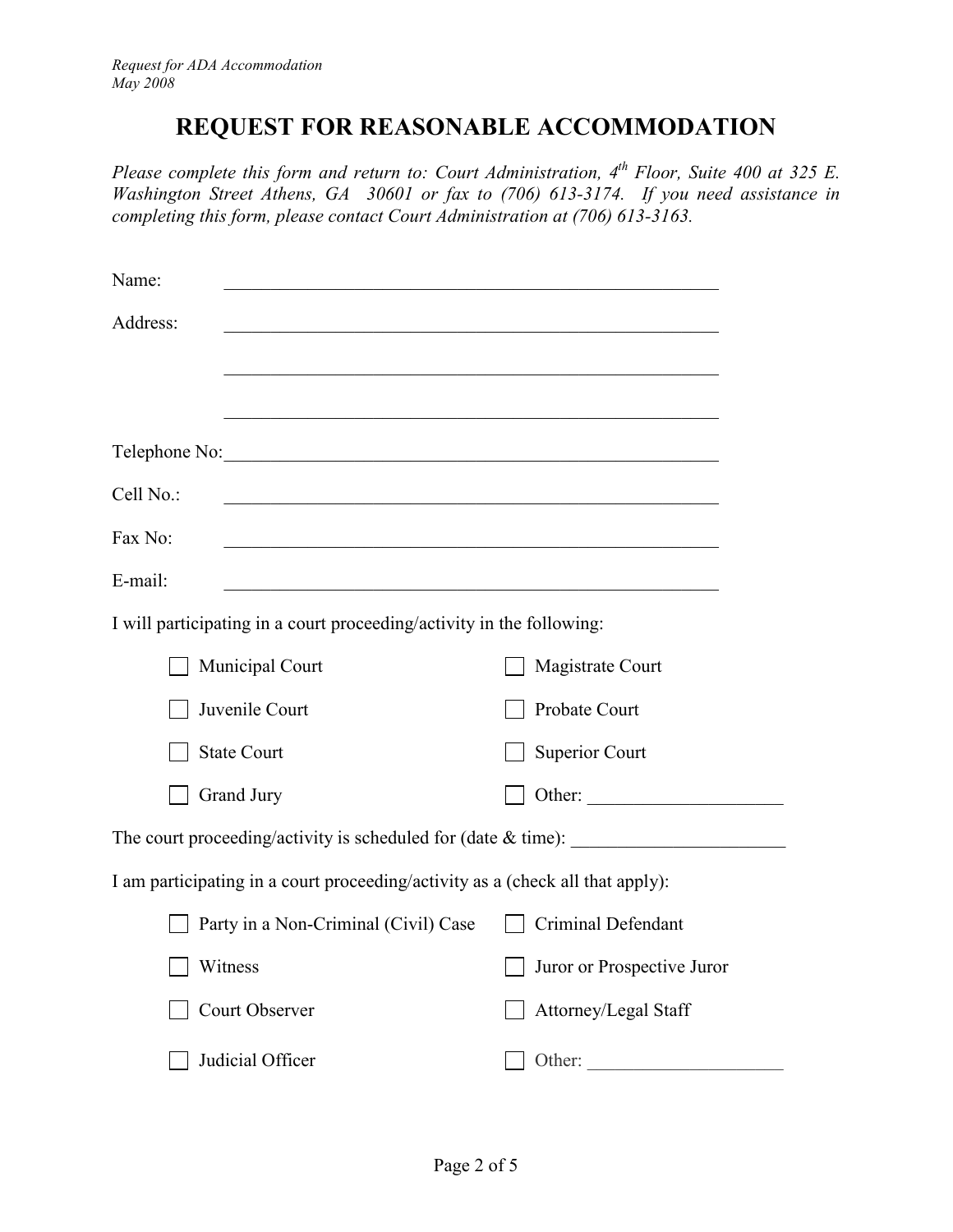#### (continued on next page)

|                                      |                                                                     | Describe the impairment that necessitates the accommodation(s) (specify):                |
|--------------------------------------|---------------------------------------------------------------------|------------------------------------------------------------------------------------------|
| accommodation(s) would be effective. |                                                                     | Describe the accommodation(s) you are requesting and explain how the requested           |
|                                      |                                                                     |                                                                                          |
|                                      |                                                                     | Are you aware of alternative methods that might effectively accommodate your impairment? |
|                                      | List all dates and times the accommodation(s) are needed (specify): |                                                                                          |

Please identify any potential resources or other suggestions for the Athens-Clarke County Courts to consider in responding to your accommodation requests.

 $\_$  , and the contribution of the contribution of  $\mathcal{L}_\mathcal{A}$  , and the contribution of  $\mathcal{L}_\mathcal{A}$ 

 $\_$  , and the contribution of the contribution of  $\mathcal{L}_\mathcal{A}$  , and the contribution of  $\mathcal{L}_\mathcal{A}$ 

 $\_$  , and the set of the set of the set of the set of the set of the set of the set of the set of the set of the set of the set of the set of the set of the set of the set of the set of the set of the set of the set of th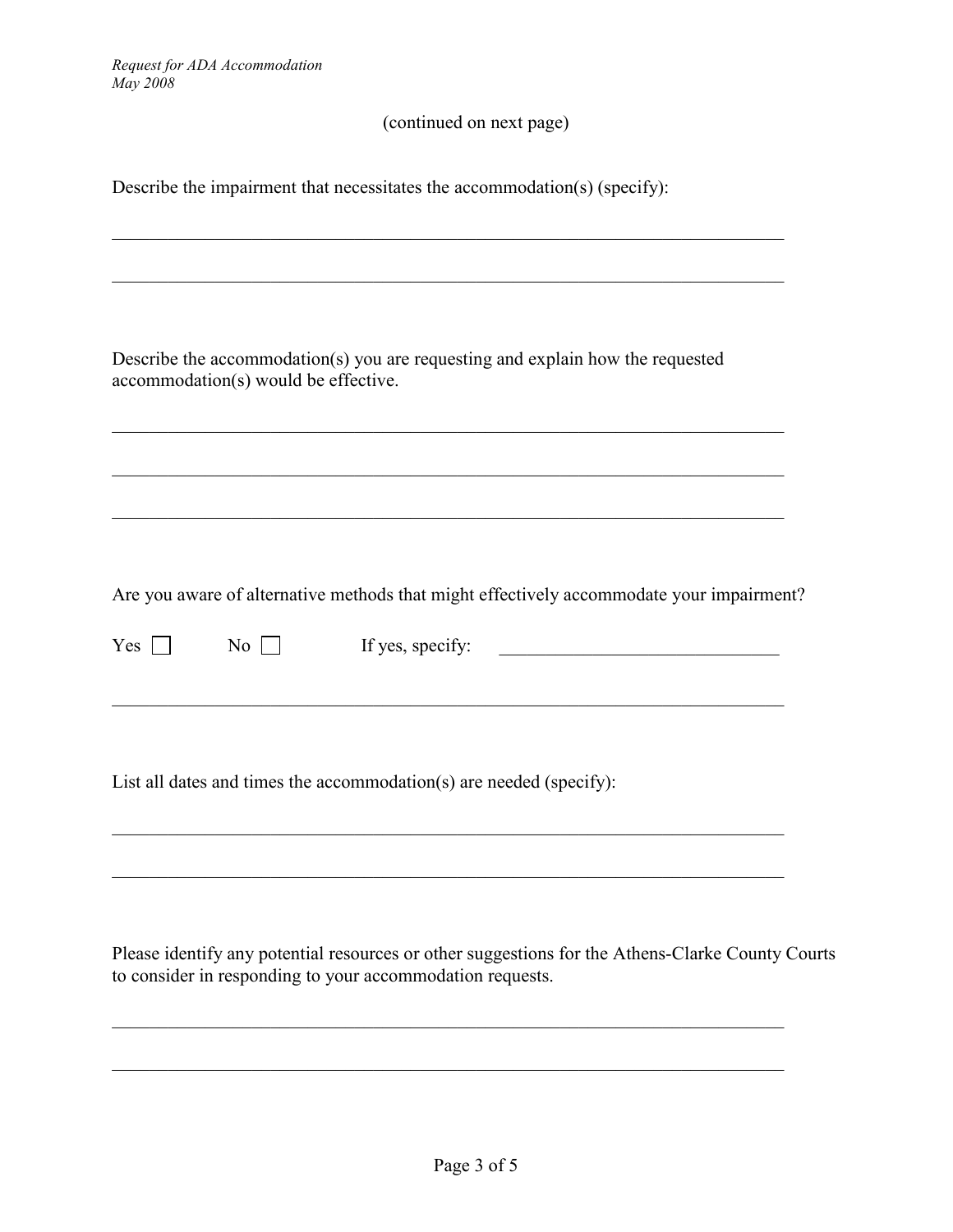Request for ADA Accommodation May 2008

#### (continued on next page)

I request that all information pertaining to my accommodation request:

 $\Box$  Be kept confidential  $\Box$  Not be kept confidential

The information provided is true and accurate to the best of my knowledge.

Date: \_\_\_\_\_\_\_\_\_\_\_\_\_\_\_\_\_\_\_\_\_\_\_\_\_\_\_\_\_

 $\_$  , and the set of the set of the set of the set of the set of the set of the set of the set of the set of the set of the set of the set of the set of the set of the set of the set of the set of the set of the set of th (Print Name) (Signature)